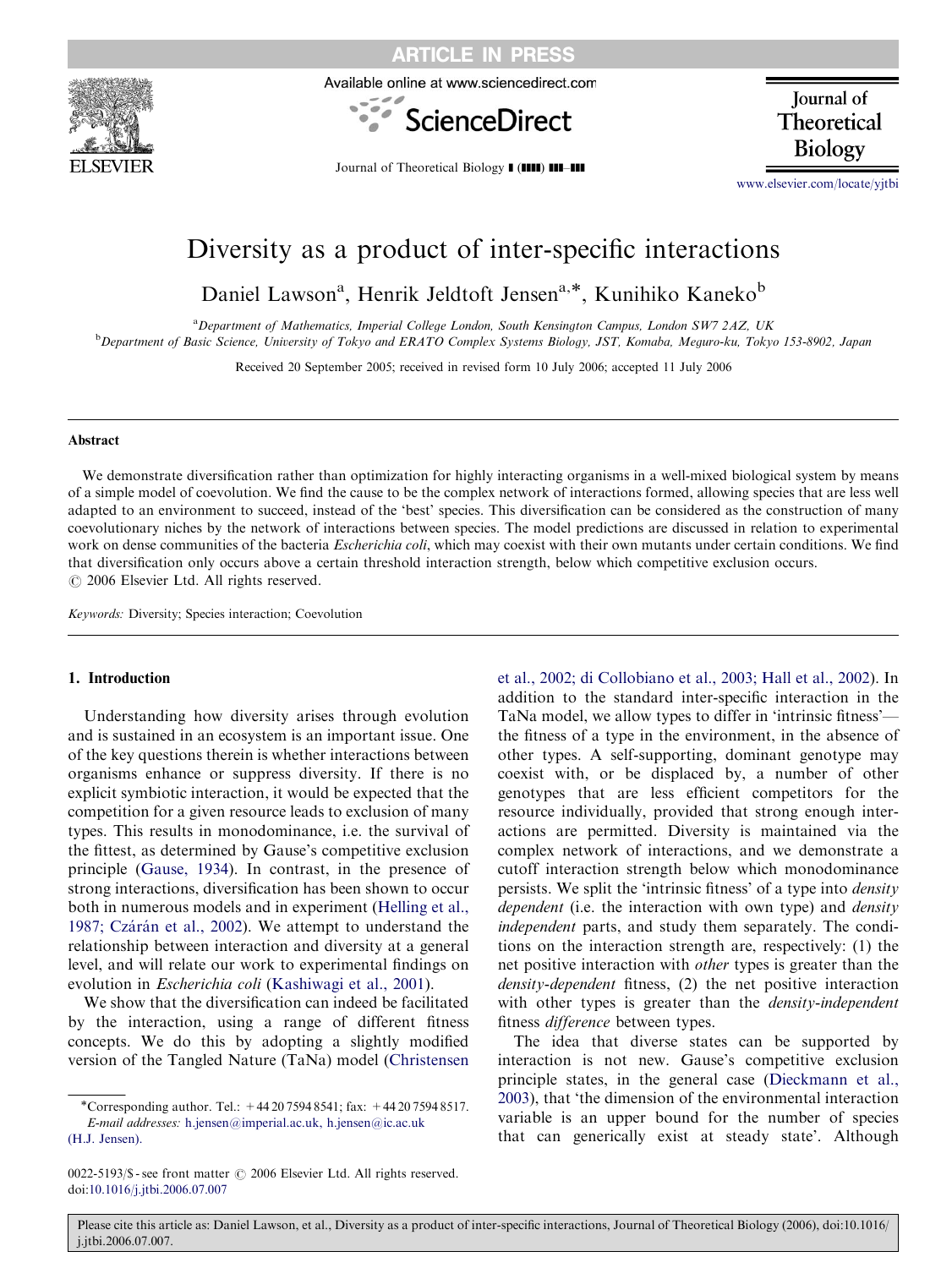environmental interactions cannot in general be uniquely identified, and so this dimension is not known, it is still possible to support high diversities robustly ([Tokita and](#page-8-0) Yasutomi, 2003; Meszéna et al., 2006) (i.e. still supported with a small change in the environmental parameters). This diversity remains finite even in the case of an infinite environment interaction variable [\(Gyllenberg, 2005](#page-7-0)), as species must be 'different enough' ([MacArthur and Levins,](#page-8-0) [1967\)](#page-8-0) to coexist stably. In addition, a greater number of species than environmental factors may be supported by oscillations or chaos, e.g. [Vandermeer et al. \(2002\)](#page-8-0), [Huisman and Weissing \(1999\)](#page-7-0), and [Kaneko and Ikegami](#page-7-0) [\(1992\)](#page-7-0). The appearance of diversity in a system with strong interaction is therefore not a surprise by itself, as each interaction contributes to the effective dimensionality. Still, it is important to understand how diversity is mediated by the interaction.

We follow [May \(1973\)](#page-8-0) in using generalized, random interactions. In his book he discusses the ecological implications of such models in detail; we will be looking at the effects of evolution on that stability. Such simple models may most accurately describe molecular replicators (e.g. [Eigen et al., 1988\)](#page-7-0), and simple bacterial systems. However, because only the net interaction and reproduction probability is considered, there are other biological cases which can be approximated by this approach.

Our model is individual-based without any individual aging, considering a generalized system of organisms so that interactions are random. Genotype space is predefined, so that the interactions between all possible organisms are fixed from the start, and mutations are local. In the spirit of other null models, these interactions are not correlated in this version of the model. We consider one reproduction attempt as the basic unit of time, and we allow mutation to occur during the population dynamics. The total population is a result of the dynamics. We will consider an intrinsic fitness landscape in the presence of strong interactions. For general background reading on individual-based modelling and for discussion on many basic features the reader is referred to [Drossel \(2001\)](#page-7-0), to [Droz and Pe](#page-7-0)[kalski \(2004\)](#page-7-0) for a population dynamics perspective, and [Pigliucci and Schlichting \(1997\)](#page-8-0) for a genetics point of view.

The features described above mean that the existence of diversity can be seen to arise in the following way: from an initially monodominant state we find that evolution forces a search of genotype space for the most stable configurations. Often these states are diverse, provided the intraspecific competition exceeds inter-specific competition (or, equivalently, the beneficial inter-specific interaction is greater than the intrinsic fitness). Such diverse states do not exist for low interaction strength, and all states are diverse in the limit of very high interaction strength. Stability is determined by the properties of a given configuration in genotype space, and states are, on average, more stable as time progresses. In addition, we find a sharp

threshold in interaction strength below which diversity does not occur.

## 2. Definition of the model

We now define the TaNa model. Individuals are represented as a vector  $S^{\alpha} = (S_1^{\alpha}, S_2^{\alpha}, \dots, S_L^{\alpha})$  in genotype space  $\mathscr{S}$ . The  $S_i^{\alpha}$  take the values  $\pm 1$ , and we use  $L = 20$ throughout, giving  $2^{20} = 1048576$  possible types. Each S string represents an entire type with unique, uncorrelated interactions. The small value of  $L$  is necessary for computational reasons as all types exist in potentia and have a designated interaction with all other types.<sup>1</sup> There are therefore  $(2^{20})^2$  interactions to be considered in this model. We consider random interactions for simplicity, which would be correlated in reality. Introducing significant correlation whilst maintaining randomness in this relatively small hypercubic genotype space has proved difficult, and so we consider uncorrelated interactions here. Note that controlled correlations have been achieved in another version of the model ([Laird and Jensen, 2006](#page-8-0)).

We refer to individuals by Greek letters  $\alpha, \beta, \ldots$ , =  $1, 2, \ldots, N(t)$ . Points in genotype space are referred to as  $S^a, S^b, \ldots$ , and any number of individuals may belong to a point in genotype space  $S^a$ .

In the original TaNa model, individuals  $\alpha$  are chosen randomly and allowed to reproduce with probability  $p_{off}$ :

$$
p_{off}(\mathbf{S}^{\alpha}, t) = \frac{\exp[H(\mathbf{S}^{\alpha}, t)]}{1 + \exp[H(\mathbf{S}^{\alpha}, t)]} \in (0, 1).
$$
 (1)

They are then killed with probability  $p_{kill}$ , which is a constant parameter. The difference between the original model and the one used here is the definition of the weight function  $H(\mathbf{S}^{\alpha}, t)$ . The original version used was

$$
H_0(\mathbf{S}^\alpha, t) = \frac{k}{N(t)} \sum_{\mathbf{S} \in S} J(\mathbf{S}^\alpha, \mathbf{S}) n(\mathbf{S}, t) - \mu N(t).
$$
 (2)

Here  $k \equiv 1/c$  from previous papers) determines the maximum strength of interactions,  $N(t)$  is the total number of individuals at time t, and  $n(S, t)$  is the number of individuals with genotype S at that time. The interaction matrix  $J(\mathbf{S}^{\alpha}, \mathbf{S})$  represents all possible couplings between all genotypes, with  $J_{ii} = 0$  always and  $J_{ij} = J_{ji} = 0$  with probability  $\Theta$ . If the interaction is not zero, then  $J_{ij}$  and  $J_{ii}$  are both generated randomly in the range  $(-1, 1)$ , so that mutualism, predator–prey, and competition are all possible, but amensalism and commensalism only occur in

Please cite this article as: Daniel Lawson, et al., Diversity as a product of inter-specific interactions, Journal of Theoretical Biology (2006), doi:10.1016/ j.jtbi.2006.07.007.

<sup>&</sup>lt;sup>1</sup>When discussing the model, we refer to points in genotype space as a type. It is a matter of interpretation whether we consider genotype space to be 'coarse-grained' (resulting in each genotype being a different species valid when  $k$  and  $\varepsilon$  are 'large' so that genotype differences affect reproduction probability greatly; see Eq. (2) for definitions), or whether we consider genotype space to be a small sample of a much larger space, meaning genotypes are types of a base species (which would be valid when  $k$  and  $\varepsilon$  are small, and so all genotypes have similar reproduction probabilities). As we operate in neither extreme and reproduction is asexual, the distinction between species and type is difficult.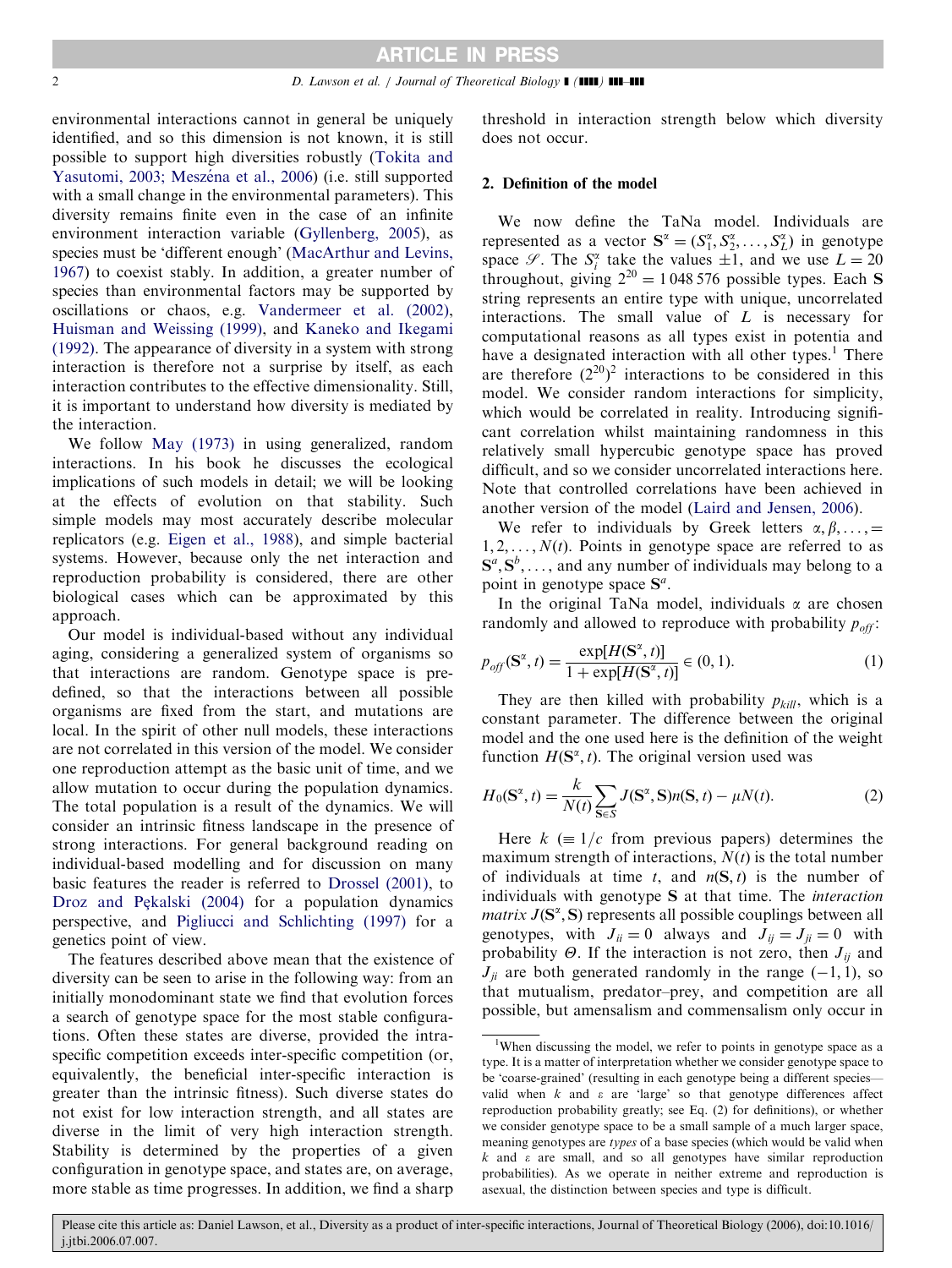the case when one interaction is randomly generated to be very small. Since the functional form of  $J(\mathbf{S}^a, \mathbf{S}^b)$  does not affect the dynamics, provided that it is non-symmetric with mean 0, we choose a form of the interaction matrix that speeds computation [\(Christensen et al., 2002\)](#page-7-0). In the analysis sections, we will use shorthand versions:  $J_{ab}$  as the interaction of an individual from type  $b$  on an individual from type a, and  $n_a$  as the number of individuals with genotype a.

In the extended model we consider here, we also allow an intrinsic fitness term, representing the different ability of types to survive in the environment. There are at least two possible ways of doing this—either as a density-dependent fitness term, or a *density-independent* fitness. With these fitness concepts, correlations can be introduced easily so we will look at both the case of uncorrelated and correlated landscapes. The correlation we choose is a type of *Fujiyama* landscape<sup>2</sup> [\(Drossel, 2001\)](#page-7-0) defined as follows. One type  $\alpha$ has a fitness of 1, and with each mutational step away from this type we subtract  $\Delta$  (= 0.1 in simulations), down to a minimum of 0. An uncorrelated landscape is generated with each type having a fitness drawn uniformly from  $(0, 1)$ . See Section 3.2 for an explanation and [Fig. 2](#page-4-0) for results. The modified weight functions take the following forms:

1. Density-dependent fitness (or equivalently, the interaction with an individual's own type), defined by

$$
H_d(\mathbf{S}^\alpha, t) = H_0(\mathbf{S}^\alpha, t) + \frac{\varepsilon}{N(t)} n(\mathbf{S}^\alpha, t) E(\mathbf{S}^\alpha).
$$
 (3)

Here,  $\varepsilon$  is the magnitude of the density-dependent part of the 'intrinsic fitness strength' and  $\varepsilon E(S^{\alpha})$  is the intrinsic fitness<sup>3</sup> of individual  $\alpha$ .  $E(S^{\alpha})$  is determined according to the case studied:

- 1(a) Uncorrelated, density-dependent intrinsic fitness landscape.
- 1(b) Correlated, density-dependent intrinsic fitness using a 'Fujiyama' landscape.
- 2. Density-independent fitness, defined by

$$
H_i(\mathbf{S}^\alpha, t) = H_0(\mathbf{S}^\alpha, t) + \varepsilon_I E(\mathbf{S}^\alpha). \tag{4}
$$

Here,  $\varepsilon_I$  is the magnitude of the density-independent part of the intrinsic fitness strength.  $E_i$  is again determined by the case studied:

- 2(a) Uncorrelated, density-dependent intrinsic fitness landscape.
- 2(b) Correlated, density-dependent intrinsic fitness using a 'Fujiyama' landscape.

All individuals of the same type will have the same weight function and therefore the same offspring probability at a given time; i.e. if individual  $\alpha$  was from type  $\alpha$ then  $H(S^a) = H(S^a)$ . Reproduction occurs asexually, and

on a successful reproduction attempt two daughter organisms replace the parent, with each  $S_i^{\alpha}$  mutated (flipped from 1 to  $-1$ , or from  $-1$  to 1) with probability  $p_{mut}$ . Thus mutations are equivalent to moving to an adjacent corner of the L-dimensional hypercube in genotype space, as discussed in [Christensen et al. \(2002\).](#page-7-0)

A time step consists of choosing an individual<sup>4</sup>  $\alpha$ randomly, and processing according to:

- $\alpha$  is allowed to reproduce with probability  $p_{off}$ .
- $\alpha$  is killed with probability  $p_{kill}$  (if  $\alpha$  reproduced, it is one of the two daughter organisms that is killed).

We define a generation as the amount of time for all individuals to have been killed, on average, once. For a stable population size, this is also the time for all individuals to have reproduced once, on average. The diversity is defined as the number of genotypes with occupancy greater than 20 to eliminate unsuccessful mutants from our count, and is called the wild-type diversity. This definition comes from the observed population structure, as discussed in the next section. The total number of genotype points occupied is approximately L times the wild-type diversity.

Unless otherwise stated, the parameters used will be:  $\Theta = 0.2$ ,  $\mu = 0.01$ ,  $p_{mut} = 0.015$ ,  $\varepsilon = 2.0$ , and  $p_{kill} = 0.1$ ; see [Christensen et al. \(2002\)](#page-7-0) for more details. These parameters are selected to allow the population to remain moderately high (to avoid accidental extinction), and to be well away from the mutation threshold present in this system ([di Collobiano et al., 2003](#page-7-0)) (cf. [\(Eigen et al., 1988\)](#page-7-0): as the mutation probability is increased, the time spent for the system to find a quasi-stable state—described in the next chapter—increases until it becomes infinity, and the quasistable structure described below is lost). The results are robust to moderate parameter changes; that is, the same qualitative behaviour can be found for all small parameter changes by making an appropriate small change in the other parameters. In particular, the cutoff for diversity persists over a region of other parameters, although the value of the cutoff might change slightly.

For case  $1(a)$  and case  $2(a)$ , the initial conditions are determined by allowing the system to find a monodominant state by running the system for 5000 generations with all interaction disabled  $(k = 0)$  (starting from a random set of individuals), thus one of the best competitors in the initial set is selected. Then the interaction was enabled by setting k to the desired value. For case  $1(b)$  and  $2(b)$  of the Fujiyama landscape, we simply start the whole population on the fitness peak.

<sup>&</sup>lt;sup>2</sup>Named because it has a single, large peak.

<sup>&</sup>lt;sup>3</sup>We do not merge it with the *J* term in Eq. (2) in order to allow different values of the strengths.

<sup>&</sup>lt;sup>4</sup>In previous versions a different individual was chosen for reproduction and killing actions. Here, we select only one individual and process it for reproduction and killing for code efficiency reasons—above the level of fluctuations the two methods are equivalent.

Please cite this article as: Daniel Lawson, et al., Diversity as a product of inter-specific interactions, Journal of Theoretical Biology (2006), doi:10.1016/ j.jtbi.2006.07.007.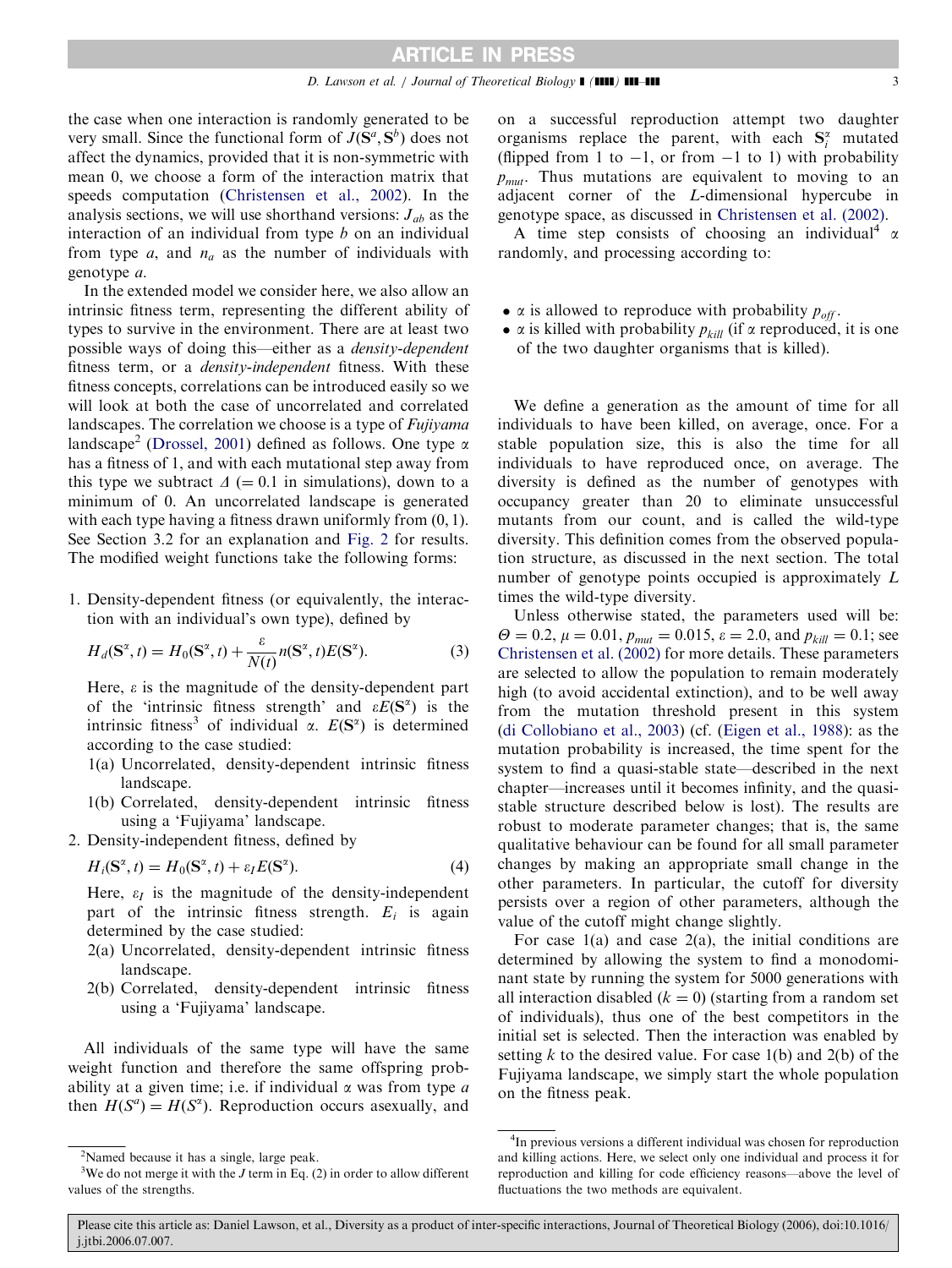#### 2.1. The reproduction equation

Eq. (2) consists of two terms: the first is an average interaction term, and the second a resource competition term with all other individuals. Thus, k controls the strength of the average interaction and therefore has relation to a density (as closer individuals will interact more strongly). This makes our model valid for systems in which the population density is roughly constant in time, and individuals compete for a single, fixed quantity of resource (determined by  $\mu$ ). Clearly, this is true of all systems in steady state and will be approximately true of many other systems.

The introduction of Eq. (1) is in order to turn the infinite ranged  $H$  into a probability. One could instead treat  $H$  as a stochastic growth rate, and use e.g. the Gillespie algorithm [\(Gillespie, 1976; Bernstein, 2005\)](#page-7-0); this defines the time step as the expected waiting time to the next event instead of using a fixed time step as we do. We do not choose to do it this way for two reasons. Firstly, there is no reason to assume that the rate of increase of a species (given by  $p_{off} - p_{kill}$ ) will be linear in the quantities defined in H. We have exchanged linearity for the logical simplicity of having an explicit  $p_{off}$ . Secondly, our method is computationally easier. The form of Eq. (1) was chosen for its simplicity, and the particular form is not essential to the model. Almost any monotonic continuous mapping of H to  $p_{\text{off}}$ will give equivalent qualitative results (this is tested for a few functions, although no proof can be given due to the complexity of the results).

Our reproductive form, then, assumes that interactions sum additively only when close to equilibrium, and that the reproductive advantage gained decreases for additional interactions giving a nonlinear form. This can be considered as a rule of diminishing returns—if there is a net benefit for an individual, each additional benefit results in a smaller effect (in  $p_{off}$ ). The *ordering* of offspring probabilities  $p_{off}(\mathbf{S}^{\alpha}, t)$  is unchanged by this map; only the differences between offspring probabilities will change. The effect is therefore limited to fluctuations as all features of  $\{H(\mathbf{S}^{\alpha}, t)\}_{\alpha}$  will exist in  $\{p_{off}(\mathbf{S}^{\alpha}, t)\}_{\alpha}$  as well. The form of this equation does not appear in many mean-field equations—see Section 3.2 and [Rikvold \(2006\)](#page-8-0).

Using a constant killing probability  $p_{kill}$  is a simplifying approximation, as selection certainly will act by differential killing as well as differential reproductive success. However, the dynamics in our model are qualitatively the same without this restriction (provided  $p_{kill}$  is not close to 1). This symmetry between selection (i.e. killing probability) and reproductive ability exists in our model because we do not include any individual aging. More complex relations are required in models which permit reproduction only for individuals which have reached a certain age [\(Chowdhury](#page-7-0) [et al., 2003](#page-7-0)).

To understand the meaning of the additional densitydependent fitness term in case 1 (Eq. (3)), we consider the weight function of a system with only one type a,  $H(S^a)$  =

 $\epsilon E(S^a) - \mu n(S^a)$  since  $N = n(S^a)$ . If we assume that the system is in a steady state  $(p_{off} = p_{kill})$ , then  $H(S^a) =$  $H^* = -\ln(1/p_{kill} - 1)$ , which is constant. Thus, we find  $n(S^a) = (\varepsilon E(S^a) + |H^*|)/\mu$ , meaning that  $E(S^a)$  determines how numerous type  $S^a$  would be if alone in the system. The same result is obtained for case 2—the differences are apparent only when more than one species is introduced; see Section 3.2.

#### 3. Results

#### 3.1. Observed behaviour

As in the basic TaNa model, the system experiences a number of 'quasi-evolutionarily stable strategies' (called q- $ESSs<sup>5</sup>$  for brevity), during which a single genotype or set of genotypes is present with constant average occupancy. These  $q$ -ESS may end abruptly, leading to a transition phase before a new q-ESS is found. For the parameter ranges we study, the transition phase usually lasts for tens of generations and so is instantaneous on an evolutionary time-scale. This behaviour is shown in [Fig. 1](#page-4-0), with some major events labelled. The qualitative behaviour described here is observed regardless of the form of the intrinsic fitness.

The q-ESS phases have several species (from one for small  $k$  up to about six for large  $k$ ) with large, stable populations, and we call these species wild types. The wild types are generally separated in genotype space and are surrounded by mutant types with much lower population. These mutants do not have  $p_{off}$  large enough to counteract the death rate, and as such are dependent on the mutations from the wild-type species for their existence; therefore their species lifetimes are short. The species abundance distribution is log-normal on average [\(Christensen et al.,](#page-7-0) [2002\)](#page-7-0) if only wild types are considered. Transitions between q-ESS states last for only tens of generations at these parameter values; however, it is still possible for a species to mutate over large distances in genotype space in this time. When a new type is successful, it increases in number at the expense of the types it interacts with; by this time another type which benefits from the first may be found, and so there is an effective 'selection gradient' against the dominant species until a q-ESS is reached [\(Christensen et al., 2002\)](#page-7-0).

Fig. [2](#page-4-0) shows that fitness of case 2(a) (uncorrelated, density-independent landscape) yields a non-unity diversity at  $k = 0$ , due to the high level of neutrality in the system. This is because species with similar (high) fitness are plentiful (as  $\varepsilon_l$  is uniform distributed) and the transition time between them is high, so average diversity measures pick up diverse states often. This would not be the case if density-independent fitness peaks were very sparse and of

<sup>5</sup> Named after Maynard Smith's 'evolutionarily stable strategies'. 'Quasi' refers to the (in)stability of the strategy to collective stochastic fluctuations. See [Lawson and Jensen \(2006\)](#page-8-0) for a more detailed discussion.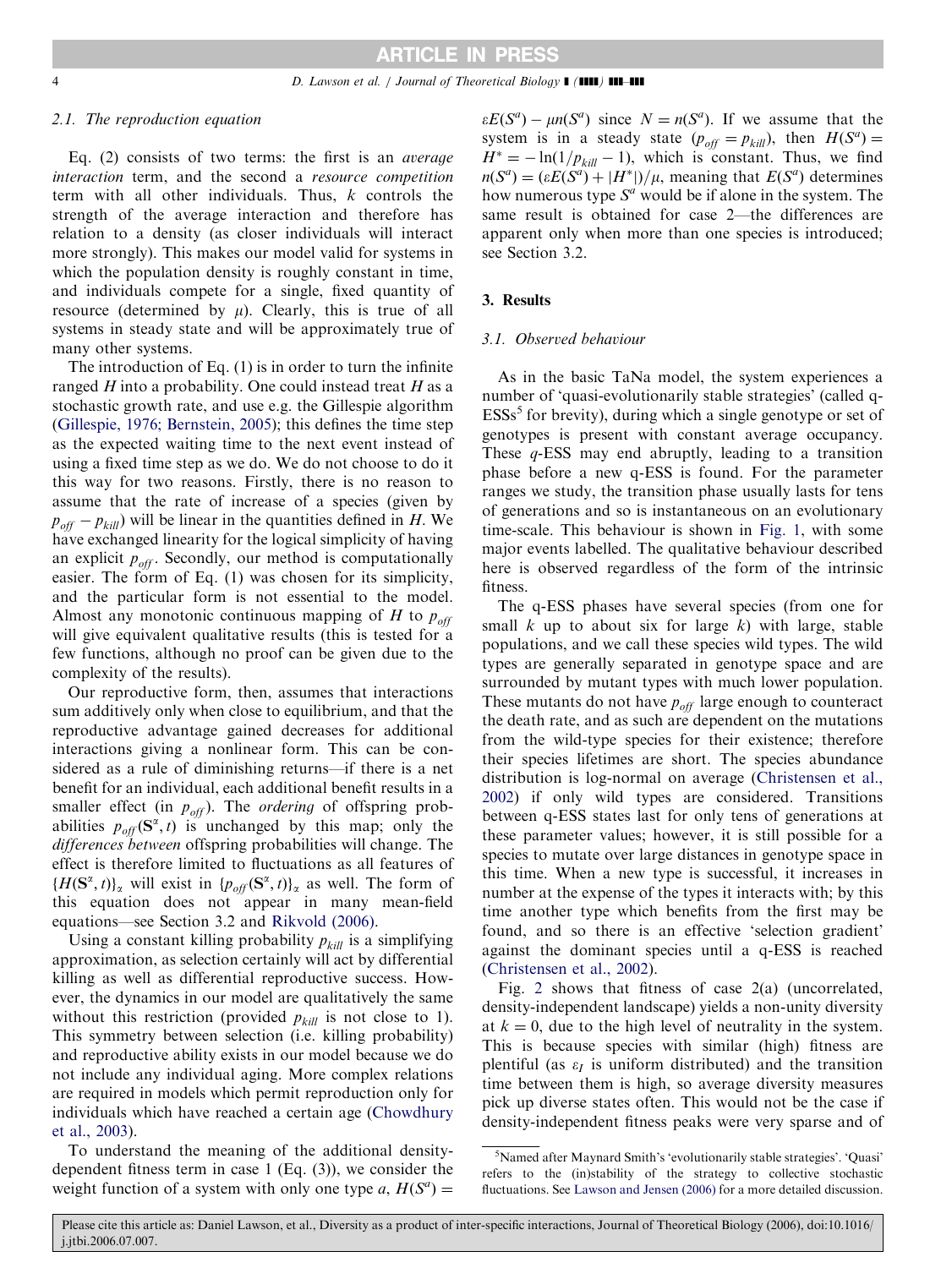<span id="page-4-0"></span>

Fig. 1. A sample run ( $k = 10$ , density-dependent fitness) showing all genotypes with occupations greater than 20 as an unordered genotype label. Times shown correspond to different cross-over situations. (a) is from the original monodominance to a diverse state, which 100 generations later becomes more diverse again. (b) shows a cross-over from one diverse state to another, which at (c) becomes a new monodominant state. Then at (d) the system returns to a new diverse state.

different heights, in which case Gause's Competitive Exclusion Principle would act.

In contrast, the appearance of diversity in cases 1(a), 1(b), and 2(b) follow another pattern. In these cases, at low  $k$  there is monodominance, and at high  $k$  there is high diversity. Also in all cases, the cross-over region behaves in the same way, with a rapid increase from zero at some characteristic  $k_{min}$ , and then a steady increase towards a saturation diversity. Diverse states occur for lower k values for case 2(b) than case 1, and the existence and approximate value of a cross-over in these cases can be shown by a mean-field argument (see Section 3.2).

For case (b), we consider the proportion of time that the most efficient type is observed in the system for varying  $k$ values in Fig. 3. We see that the most efficient type is always in existence for small  $k$ , and there is a threshold at around  $k = 0.8$  (case 2(b)) or  $k = 1.8$  (case 1(b)) above which the most efficient type is no longer always present it may be entirely replaced or drop in numbers to the point at which it is not observed during every generation. This means that in case 1 the most efficient type can be replaced, but not coexist, for a range of  $k$ ; for case 2, the most efficient type can coexist without possibility of



Fig. 2. Left: k dependence of the average diversity of an evolved system, taken for 40 000–50 000 generations and 500 runs per data point for the case 1, density-dependent ( $\varepsilon = 2$ ,  $\varepsilon_I = 0$ ) fitness, and case 2, density-independent fitness ( $\varepsilon = 0$ ,  $\varepsilon_I = 2$ ). Case (a) has rugged random fitness landscape and case (b) has a Fujiyama landscape. Right: a closer look at the low-k region. Note that cases 1(a), 1(b), and 2(b) display the same qualitative behaviour which can be understood at the mean-field level, see Section 3.2.



Fig. 3. Left: The proportion of generations that the most efficient type is observed in for cases 1(b) (density-dependent fitness) and 2(b) (densityindependent fitness), as a function of interaction strength k, averaged over 100 runs per k value. Right: a closer look at the low-k region.

Please cite this article as: Daniel Lawson, et al., Diversity as a product of inter-specific interactions, Journal of Theoretical Biology (2006), doi:10.1016/ j.jtbi.2006.07.007.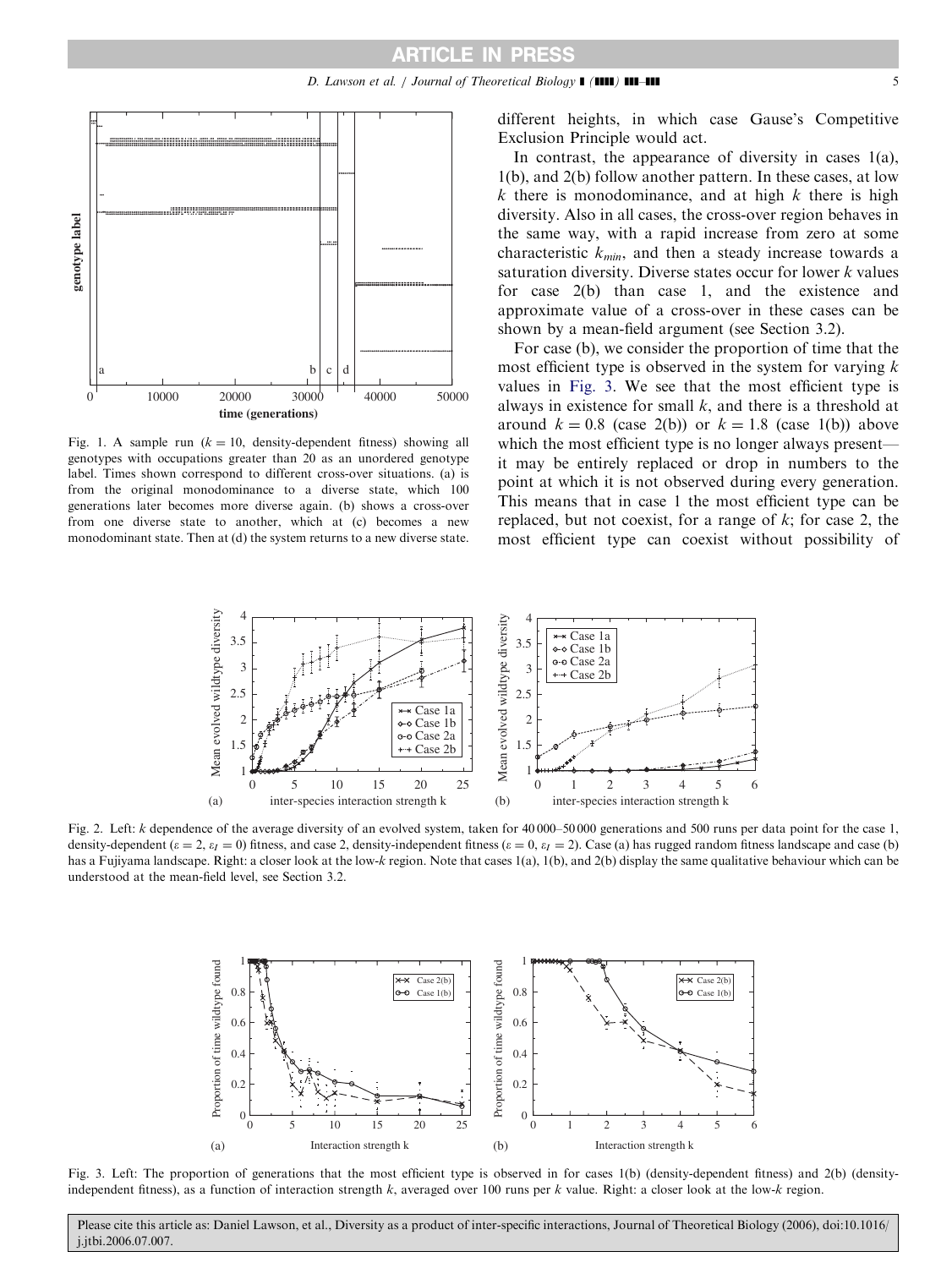

Fig. 4. Analysis of case 1(a). Left:  $\langle E_x \rangle$  as a function of interaction strength k, which decreases towards the mean value of  $\frac{1}{2}$  for large diversities, demonstrating the decline of importance of individual efficiency as a selection factor. Right: average value of the ratio of the relative interaction strengths R as a function of k, approximately a straight line for  $k \ge 10$ .

replacement for a range of k. These results are understood in Section 3.2.

We now analyse case 1(a) (uncorrelated density-dependent fitness) in more detail. Fig. 4(a) shows the selective drop of  $E_i$  with increasing k. The appearance of diversity is clear when considering the ratio of total interactions to intrinsic fitness,  $R = \langle k \sum J_{ij} n_j / \varepsilon E_i n_i \rangle$  shown in Fig. 4(b). At  $k \approx 5.55$ ,  $R = 1$ , so the average interaction is greater than the average intrinsic fitness for  $k>5.55$ . For  $k\ge10$ ,  $R \sim k$  as interaction becomes the dominant driving force and selection acts to maintain positive interactions. For large k, each term in  $\sum J_{ij}n_j$  is already maximized by selection, and is therefore independent of  $k$  (again ignoring fluctuations).

For  $k \leq 5.55$ , interactions do not contribute to fitness of the wild type. For  $k \in (5.55, 10)$ , the relative importance of the two selection forces changes. Below  $k = 5.55$  diverse  $q$ -ESS states are not found<sup>6</sup> as interaction is always weaker than intrinsic fitness leading to monodominance. Manual examination of the runs confirms that the diverse states found for  $k < 5.55$  never have temporal stability, and that diverse, temporally stable states exist for  $k = 5.55$  which correspond to q-ESS.

The number of  $q$ -ESS switches is higher in high- $k$ systems than in low  $k$ . At low interaction strengths, monodominant q-ESSs tend to remain for the entire run, with a small possibility of a switch to another monodominant q-ESS with higher intrinsic fitness. As interaction strength increases, the number of q-ESS switches also increases leading to a greater rate of exploration in genotype space. It was shown in [Christensen et al. \(2002\)](#page-7-0) that the length of q-ESS epochs increases logarithmically with time, as does the average population size. It would appear that the additional stability of large populations to fluctuations plays a role in determining the stability of the q-ESS. In addition, the properties of the genotype space near extant types plays a large role in determining the stability of a state.

### 3.2. Mean-field predictions

For cases 1 and 2(b), we can show the existence of a cross-over from monodominance to diverse states in k by a simple argument from the definition of  $H$ , although the nature of the cross-over is not determined by this argument. This mean-field result ignores any fluctuations in the system; however, the result provides a surprising match with observation. We can also simply show that random, density-independent fitness will not allow monodominance.

We consider the weight function  $H$  for the case where species  $a$  dominates, and a new species  $b$  is added to the system  $(n_a \gg n_b)$ , and require  $n_a + n_b = N \approx n_a$ . The requirement for invasion is that  $H_b > H_a$  so that  $p_{off}^b > p_{off}^a$ . However, when  $n_b \gg n_a$  a diverse state must exist if  $H_a > H_b$ , and competitive exclusion will occur if  $H_a < H_b$ in this case.

# 3.2.1. Case 1: density-dependent fitness For type  $a$ , Eq. (3) becomes

$$
H_a = \frac{k n_b J_{ab}}{(n_a + n_b)} + \varepsilon_l E_a \frac{n_a}{(n_a + n_b)} - \mu(n_a + n_b)
$$
 (5)

$$
\approx \varepsilon_I E_a - \mu n_a. \tag{6}
$$

Similarly for type b,

$$
H_b = \frac{k n_a J_{ba}}{(n_a + n_b)} + \varepsilon_l E_b \frac{n_b}{(n_a + n_b)} - \mu(n_a + n_b)
$$
(7)

$$
\approx kJ_{ba} - \mu n_a. \tag{8}
$$

From above, we require  $H_b > H_a$  for invasion; therefore  $k > \varepsilon E_a/J_{ba}$ . For a diverse state, the converse must be true:  $k > \varepsilon E_b/J_{ab}.$ 

For case 1(a),  $E_a$  has been selected to be high initially, as a was successful on its own; similarly  $J_{ba}$  will be selected to be high to ensure b can proliferate. Thus, we can take  $E_a =$ 1 and  $J_{ba} \approx 1$  for both cases 1(a) and (b). Thus, there is a

<sup>&</sup>lt;sup>6</sup>The apparent non-unity diversity below the threshold value appears to be due to occasional mutant fluctuations above the wild-type threshold chosen.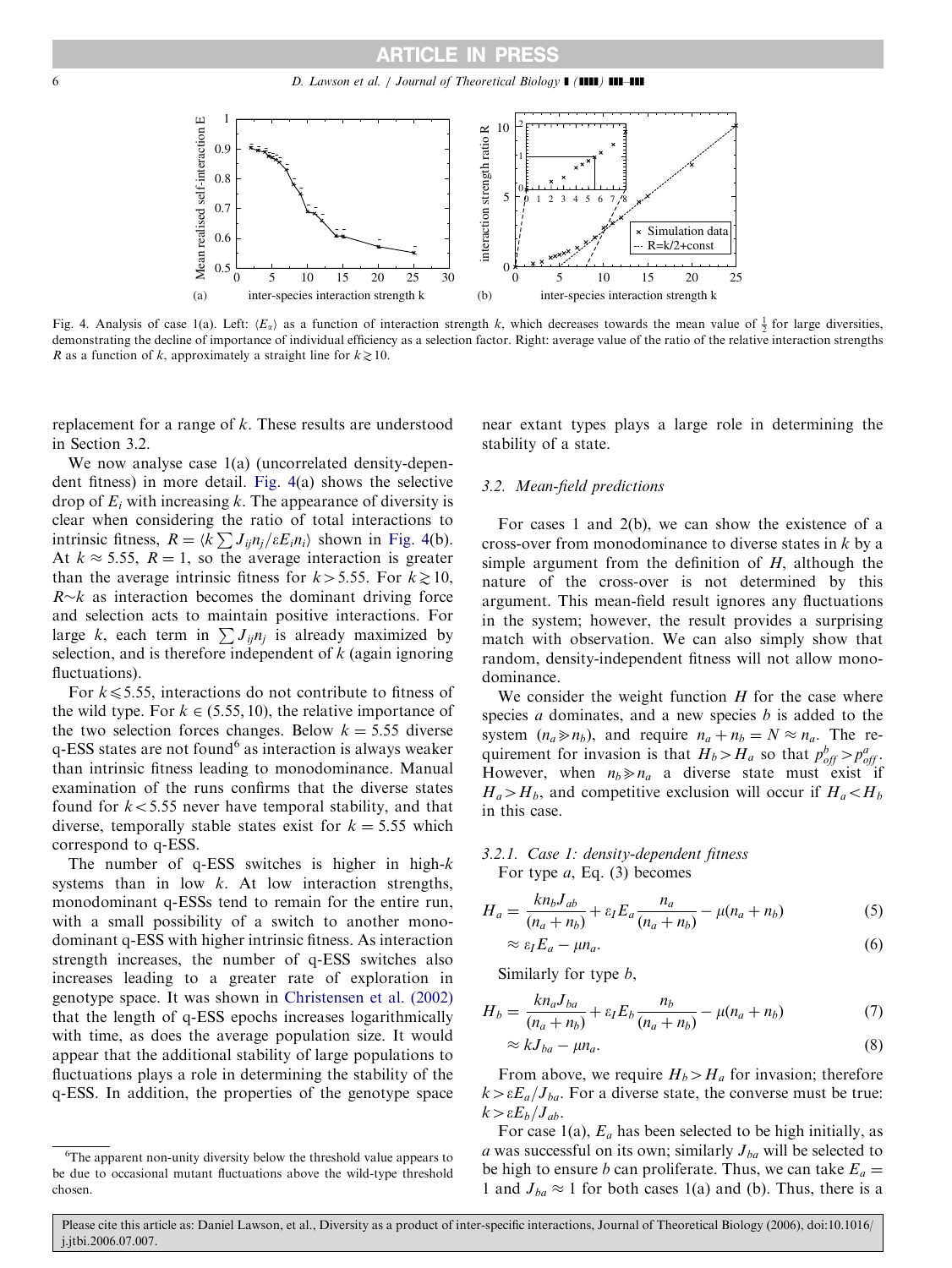positive threshold at around  $k_{min} \approx \varepsilon = 2$ . It should be a little less for case 1(a) as there is a small variation in  $E_a$ below unity.

The inverse relation provides a different value, as neither  $E_b$  nor  $J_{ab}$  have been selected—we take mean values to get an estimate.  $E_b$  is uniform distributed on  $(0, 1)$  and thus has mean 0.5, and we take the mean<sup>7</sup>  $J_{ab} \approx 0.2$ . We therefore find that the minimum value of  $k$  for a diverse state to exist is around  $k_{min} = 2.5\varepsilon = 5$ . For  $k \in (2, 5)$  invasion is possible, coexistence is highly unlikely. [Fig. 3](#page-4-0) shows that replacement of the wild type occurs at just below  $k = 2$  and [Fig. 2](#page-4-0) shows that diverse states exist for  $k > 5.55$ .

In this case, all interactions should be mutualistic; the ratio  $n_a/n_b = (kJ_{ab} - \varepsilon E_b)/(kJ_{ba} - \varepsilon E_a)$  should be positive and of order 1 for stability; this requires both  $J_{ab}$  and  $J_{ba}$ are positive.

# 3.2.2. Case 2: density-independent fitness

For type a, Eq. (4) becomes

$$
H_a = \frac{k n_b J_{ab}}{(n_a + n_b)} + \varepsilon_l E_a - \mu (n_a + n_b)
$$
\n(9)

$$
\approx \varepsilon_I E_a - \mu n_a. \tag{10}
$$

Similarly for type b,

$$
H_b = \frac{kn_aJ_{ba}}{(n_a+n_b)} + \varepsilon_l E_b - \mu(n_a+n_b)
$$
\n(11)

$$
\approx kJ_{ba} - \mu n_a + \varepsilon_I E_b. \tag{12}
$$

Using  $H_b > H_a$  we find  $k > (\varepsilon_I / J_{ba})(E_a - E_b)$  for invasion. For diversity the converse must also be true:  $k>(\epsilon_I/J_{ab})(E_b - E_a)$ . For  $k\neq 0$  and case 2(a) of a random fitness landscape, the difference  $E_b - E_a$  can be arbitrarily small and so can always be satisfied for some  $J_{ab}$  and  $J_{ba}$ . Therefore, diverse states always exist (for large enough genotype spaces). However, diverse states are not always realized depending on whether such a configuration exists in the local genotype space.

For case 2(b) with a Fujiyama fitness landscape,  $E_a - E_b = \Delta = 0.1$ . Therefore, invasion will occur for  $k > \varepsilon_I \Delta / J_{ba} \approx 0.2$  (as  $J_{ba}$  can be selected to be high). The converse equation requires  $k > -\varepsilon_{I}A/J_{ba}$  which can always be satisfied; therefore, diversification can always follow invasion. Only for both  $k\geq 1$  and negative  $J_{ba}$  will exclusion of the fittest type occur. [Fig. 3](#page-4-0) shows that replacement of the wild type occurs at just below  $k = 1$  and [Fig. 2](#page-4-0) shows that diverse states exist for  $k > 0.5$ .

Note that in case 2, diverse states may be parasitic/ predatory or mutualistic, depending on the difference in fitness between types. Simple rearrangement of the above weight function yields

$$
n_a/n_b = (J_{ab} + (\varepsilon/k)(E_a - E_b))/(J_{ba} - (\varepsilon/k)(E_a - E_b)).
$$

This ratio must be positive for a diverse state to exist, and of order 1 for stability. Unless  $(\varepsilon/k)(E_a - E_j)$  is small, this implies  $J_{ba}$  and  $J_{ab}$  are of opposite signs. Thus, both mutualism and predator–prey interactions are possible.

This very simplistic analysis shows that typical species should not be able to coexist below the value of  $k_{min}$ . It is surprising that the system explores many exceptional species and even these cannot remain in stable coexistence below the mean-field threshold value (approximately, at least). A diverse state at low k is not stable to invasion from mutations; i.e. neighbouring types in genotype space that satisfy the above condition that  $J_{ba}$  and  $J_{ab}$  both large are not stable to fluctuations. Therefore, these states are not realized for long periods of time (when compared to q-ESS), and appear infrequently in time average measures. On a mean-field level, a cutoff at some value is inevitable as coexistence is impossible for  $k \leq \varepsilon$  (case 1) or  $k \leq \varepsilon \Delta$  (case 2(b)). The analysis required to show the true nature of the cross-over is too complex for inclusion here and will be studied in future work.

## 4. Discussion

In our model, we have found that there will be a crossover from monodominance to a diverse state as the interaction increases. There appears to be a critical value of interaction strength beyond which the monodominance is broken down. For rugged fitness landscapes, it is vital that the fitness of individuals is (to some degree) density dependent for a cutoff in diversity to exist. The cutoff appears in the density-dependent part of fitness for very rough fitness landscapes, and also appears in the densityindependent part for highly peaked fitness landscapes. The relative importance of each will depend on the specifics of the system studied. In future work, it will be important to understand the nature of the cross-over theoretically, beyond the naive estimate of the mean-field type calculation given in Section 3.2.

Using density-dependent intrinsic fitness predicts that replacement of a 'fitter' type can occur at lower interaction strength than coexistence. Using density-independent intrinsic fitness predicts that coexistence should occur at lower interaction strength than replacement of a 'fitter' type. This is certainly a feature of working in a fixed genotype space; it will be important to establish whether this is still true in models with correlated interaction matrices.

Each evolutionary course can be different in the simulation. If the initial type has neighbours in genotype space that interact favourably with each other and negatively against the wild type, then it will quickly go extinct and (possibly several) q-ESS switches are observed. Other initial conditions allow the interactions of local mutants to favour the wild type, and monodominance continues for a longer time, possibly beyond the time-scale of the simulation. On a transition from one q-ESS state to another, our model predicts that at low interaction strengths only monodominant states can occur. However, if the interaction strength  $k \ge k_{min}$  then all initial wild types

 $7J$  has a mean of zero, but here we are taking the mean of the positive part of the distribution, which has non-zero mean.

Please cite this article as: Daniel Lawson, et al., Diversity as a product of inter-specific interactions, Journal of Theoretical Biology (2006), doi:10.1016/ j.jtbi.2006.07.007.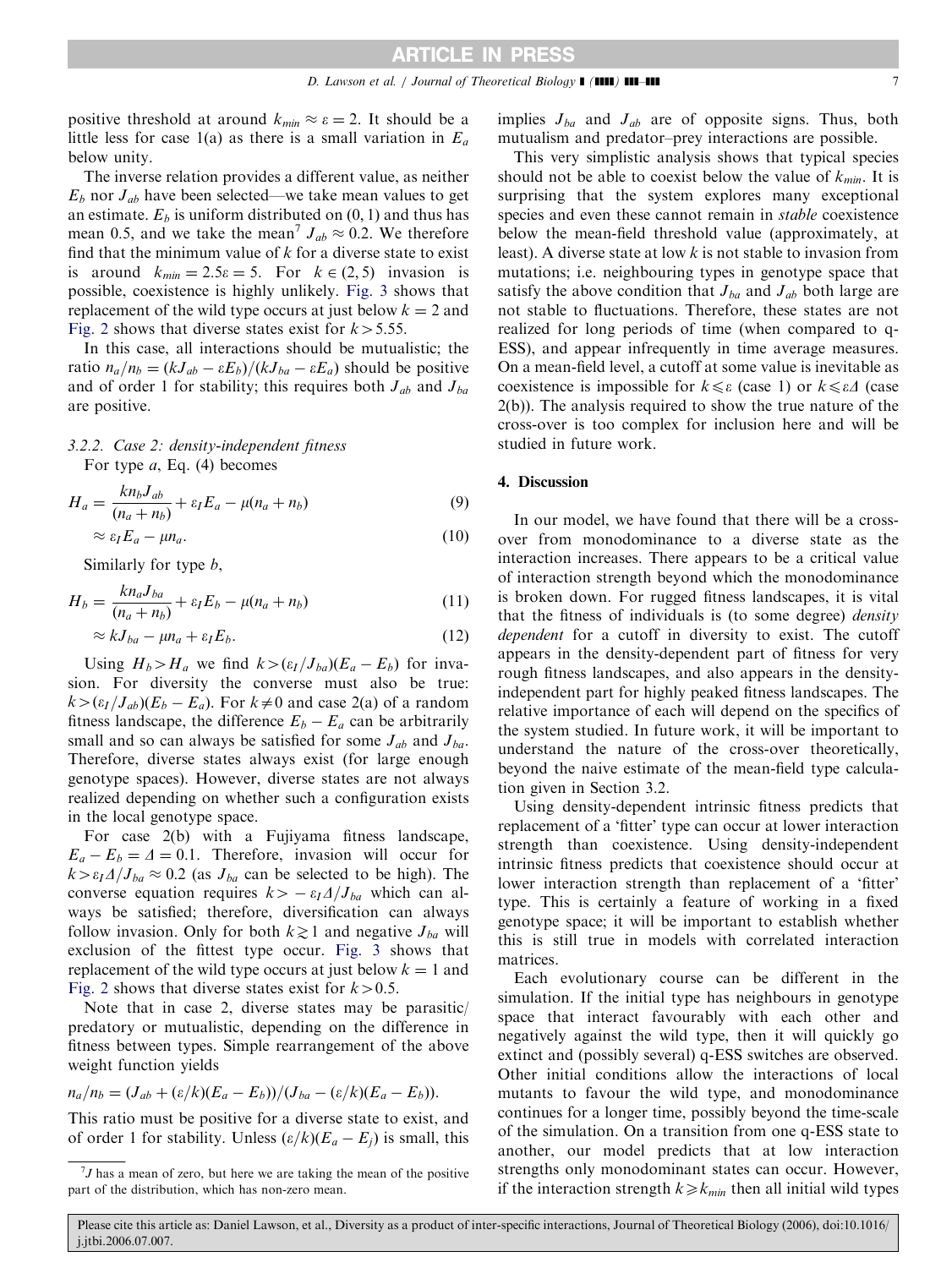<span id="page-7-0"></span>should be able to diversify eventually via an adaptive walk. If  $k \gg k_{min}$  ( $>\epsilon$ ), the contribution to the weight function from the intrinsic fitness becomes negligible and the system reduces to the original TaNa model with the weight function  $H_0$ , meaning all states are diverse.

A similar cutoff was observed for diversification of several types of E. coli by [Kashiwagi et al. \(2001\)](#page-8-0). In this experiment the culture was well mixed and fed with glutamate, the sole nutrition source (of nitrogen). Through mutagenesis, evolution of a single gene was studied—the gene for glutamine synthetase production, which synthesizes glutamine from glutamate. Since the glutamine synthesis is necessary for the growth of the bacteria in this experiment, those with the higher activity of glutamine synthetase will result in faster growth of the bacteria. Indeed, in a low population density condition, only the fittest type (i.e. that with highest enzyme activity) survives. However, in a dense condition, multiple types including those with much lower enzyme activity coexist. Interaction is (amongst other things) via leakage of glutamine, and removal of glutamine from the environment confirms survival of the fittest.

We can identify our interaction strength  $k$  as a surrogate to bacterial density in the experimental set-up, as the strength of interaction felt between cells will increase when they are packed together more closely.<sup>8</sup> The comparison is valid for approximately constant population size, which is approximately the case in both experiment and model. Increased density will increase inter-specific interactions more than intra-specific interactions, as the addition of a new substance to the cell will be more significant than the addition of the same amount of an already present substance. Our predictions appear to be consistent with the experiment, and with the subsequent observation that cutting off the interaction prevents the diversification [\(Kashiwagi et al., 2005\)](#page-8-0).

Our theoretical results enable us to probe the underlying factor allowing diversification that is unobservable in real systems. Essentially we require both:

- 1. The mean realized interactions for all types are equal to or greater than their own intrinsic fitness. 'Intrinsic fitness' is an absolute measure if fitness is density dependent, but a relative measure if fitness is density independent. The greater the ratio of the interaction strength to the intrinsic fitness strength, the less selection pressure acts via the type's efficiency in the environment. Thus, all types gain more from each other than they do from the environment.
- 2. The possible mutations from the wild type reinforce themselves, or other types, more than the wild type. This is a constraint of the local genotype space, and means

that the mutant does not interact more positively with the wild type than with itself.

Our model is quite general and so can be considered of relevance to many evolutionary systems. The only fitness concept that fails to give a reasonable interaction vs. diversity graph is uncorrelated density-independent fitness; this would not be considered realistic. We conclude that there should be an interaction cutoff below which no diverse states are found, above which diversity can arise in the absence of space with a single resource.

## Acknowledgements

We thank Tetsuya Yomo for discussion on the experiment of [Kashiwagi et al. \(2001\)](#page-8-0) and the Engineering and Physical Sciences Research Council (EPSRC) for funding both Daniel Lawson's PhD, and Kunihiko Kaneko's visit to the UK. We also thank Andy Thomas and Gunnar Pruessner for help processing the model and for setting up the BSD cluster, speeding computations enormously.

#### **References**

- Bernstein, D., 2005. Simulating mesoscopic reaction–diffusion systems using the Gillespie algorithm. Phys. Rev. E 71 (041103).
- Chowdhury, D., Stauffer, D., Kunwar, A., 2003. Unification of small and large time scales for biological evolution: deviations from power law. Phys. Rev. Lett. 90 (068101).
- Christensen, K., di Collobiano, S.A., Hall, M., Jensen, H.J., 2002. Tangled nature: a model of evolutionary ecology. J. Theor. Biol. 216, 73–84.
- Czárán, T.L., Hoekstra, R.F., Pagie, L., 2002. Chemical warfare between microbes promotes biodiversity. Proc. Natl Acad. Sci. 99, 786–790.
- di Collobiano, S.A., Christensen, K., Jensen, H.J., 2003. The tangled nature model as an evolving quasi-species model. J. Phys. A 36, 883–891.
- Dieckmann, O., Gyllenberg, M., Metz, J.A.J., 2003. Steady state analysis of structured population models. Theor. Popul. Biol. 63, 309–338.
- Drossel, B., 2001. Biological evolution and statistical physics. Adv. Phys. A 50 (2), 209–295.
- Droz, M., Pękalski, A., 2004. Population dynamics with or without evolution: a physicist's approach. Physica A 336, 84–92.
- Eigen, M., McCaskill, J., Schuster, P., 1988. Molecular quasi-species. J. Phys. Chem. 92, 6881–6891.
- Gause, G.F., 1934. Experimental analysis of vito volterra's mathematical theory of the struggle for existence. Science 79, 16–17.
- Gillespie, D.T., 1976. A general method for numerically simulating the stochastic time evolution of coupled chemical reactions. J. Comput. Phys. 22, 403–434.
- Gyllenberg, M., 2005. On the impossibility of coexistence of infinitely many strategies. J. Math. Biol. 50, 133–160.
- Hall, M., Christensen, K., di Collobiano, S.A., Jensen, H.J., 2002. Timedependent extinction rate and species abundance in a tangled-nature model of biological evolution. Phys. Rev. E 66 (011904).
- Helling, R.B., Vargas, C.N., Adams, J., 1987. Evolution of Escherichia coli during growth in a constant environment. Genetics 116, 349–358.
- Huisman, J., Weissing, F.J., 1999. Biodiversity of plankton by species oscillations and chaos. Nature 402, 407–410.
- Kaneko, K., Ikegami, T., 1992. Homeochaos: dynamics stability of a symbiotic network with population dynamics and evolving mutation rates. Physica D 56, 406–429.

<sup>&</sup>lt;sup>8</sup>Note that this is an additional density dependence to the one explicitly included in the first term in Eq. (2), which represents the likelihood of and individual  $\alpha$  meeting an individual of type **S**.

Please cite this article as: Daniel Lawson, et al., Diversity as a product of inter-specific interactions, Journal of Theoretical Biology (2006), doi:10.1016/ j.jtbi.2006.07.007.